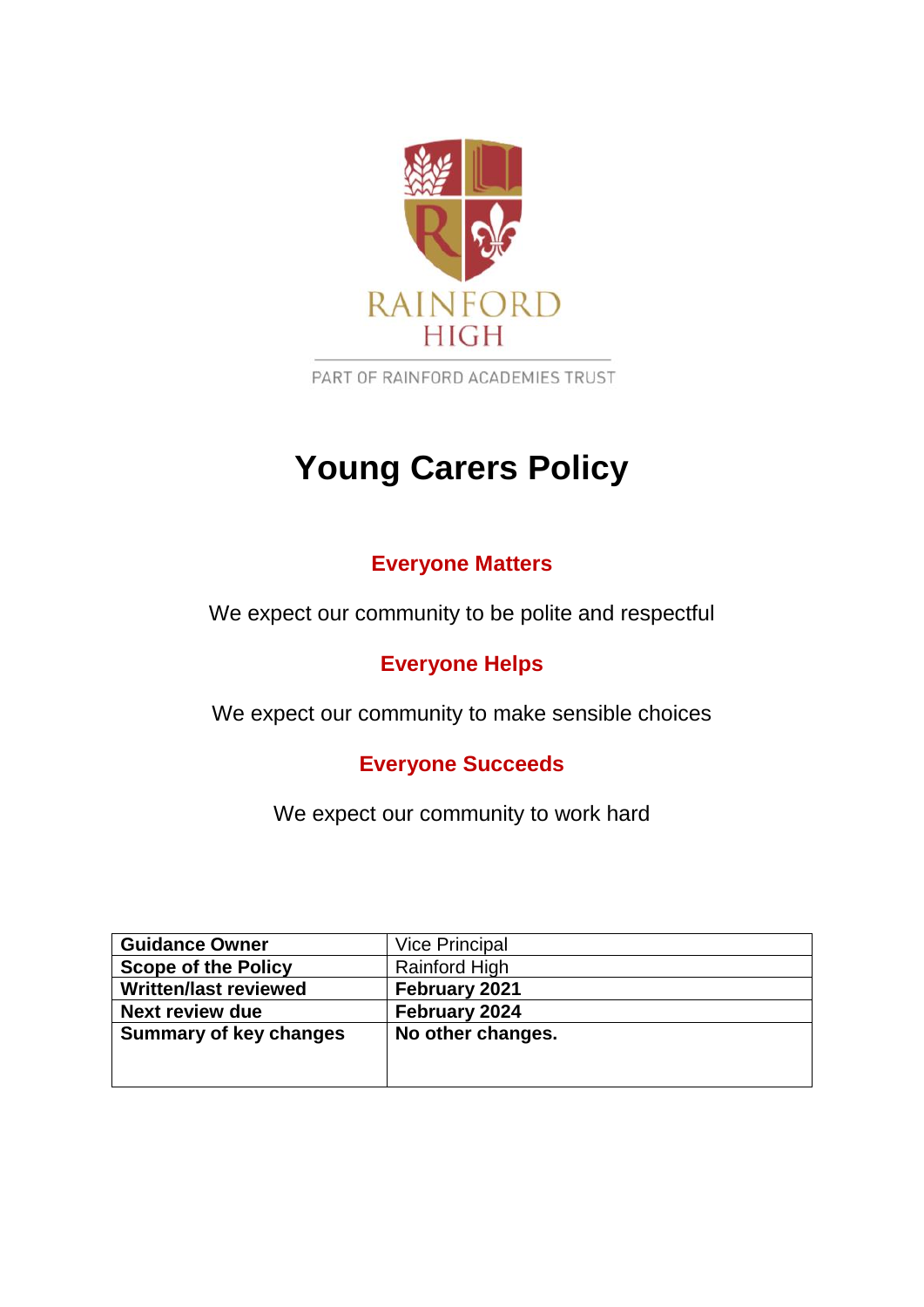# **School ethos**

At Rainford, our school is:

#### **Everyone Matters**

We expect our community to be polite and respectful

#### **Everyone Helps**

We expect our community to make sensible choices

#### **Everyone Succeeds**

We expect our community to work hard

We want every student to achieve their potential and we believe that young carers need our support to do so.

#### **Objectives of this Policy**

At Rainford High, we believe that all children and young people have the right to an education, regardless of their home circumstances. We acknowledge that there are Young Carers amongst our students, and that being a Young Carer can have an adverse effect on a Young Person's education.

We have adopted this Young Carers Policy so that we will be able to relieve some of the worries, which a Young Carer may have about home and their school work, and show that we believe a Young Carers education and wellbeing are important.

## **Who are Young Carers?**

Young Carers are children and young people under the age of eighteen, whose lives are effected by looking after someone at home. They carry out tasks and responsibilities, which are additional to those appropriate for their age.

#### **The person they look after may have one of the following:**

- Physical disability
- Mental Health issues
- Learning difficulties
- Long term illness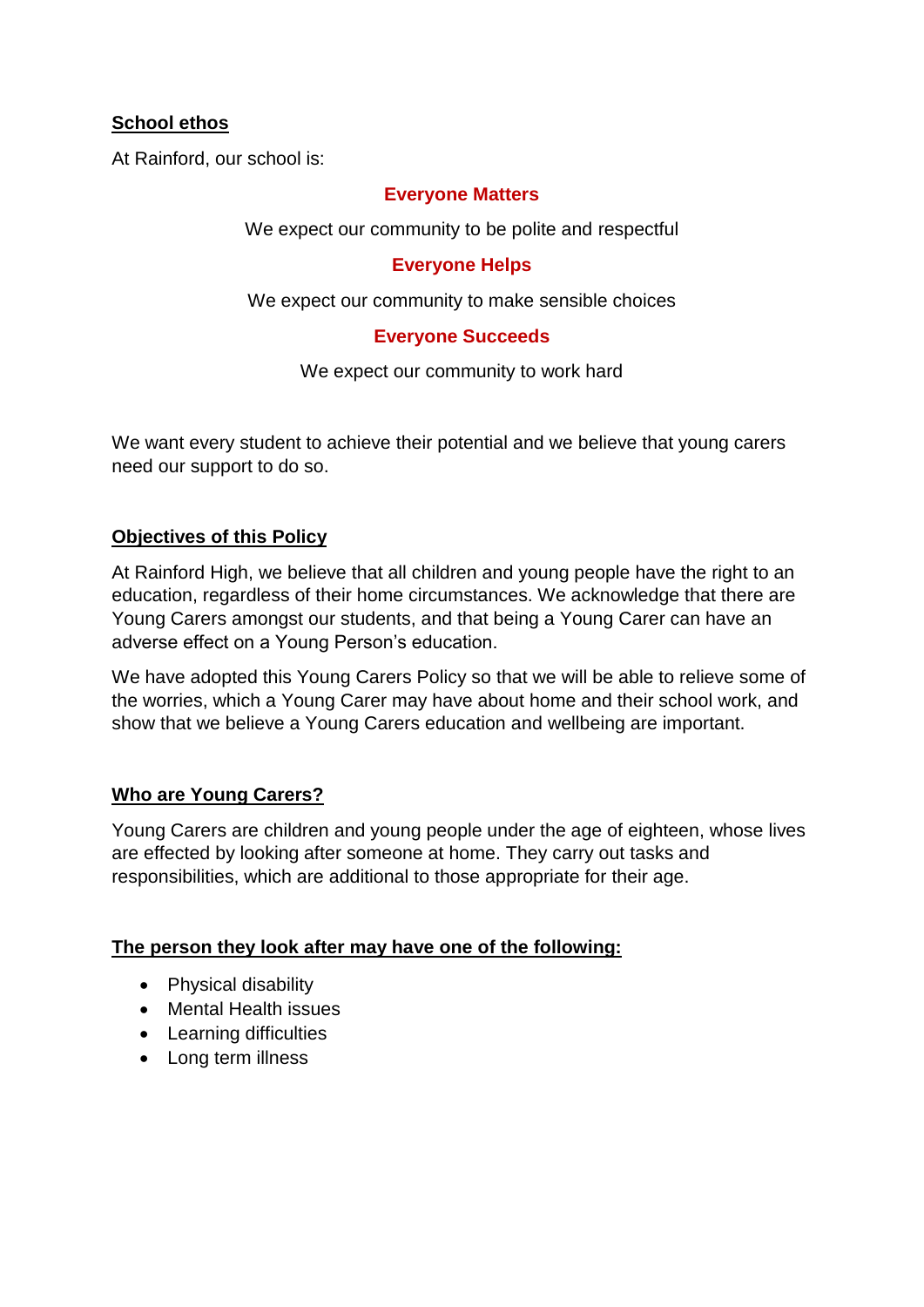# **A Young Carers' responsibilities may include:**

- Personal care (e.g. bathing, dressing and feeding)
- Giving or prompting medication/injections
- Shopping
- Housework
- Emotional support
- Looking after younger siblings
- Budgeting and paying bills

A Young Carer can feel tired, worried and isolated. Their social life is often restricted, with few opportunities for fun and after school activities.

## **Factors that may indicate that a young person is a Young Carer include:**

- Illness or disability in the family
- Being late or absent (due to caring responsibilities at home)
- Assuming a parental role to other siblings
- Poor concentration and/or often tired
- Academic performance below potential
- Homework often uncompleted
- Isolation from peers or problems interacting with peers
- Not making use of out of school activities
- Mature and responsible but may be 'letting go' and behaving immaturely in a safe environment
- Behavioural problems
- Limited contact with school by parents
- A victim of bullying

If we believe that a student could be a potential young carer then we will be sensitive and respectful in our approach as we appreciate they may not want their peers to know.

Before passing this information to colleagues, we will obtain the consent of the Young Carer and their parents.

#### **Support offered**

As a school, we have two designated members of staff with specific responsibilities for Young Carers. Mr Kenyon, who is the Senior School Lead for Young Carers and Mrs Sheedy, who is the School Operational Lead. These are known throughout the school to all members of staff and students.